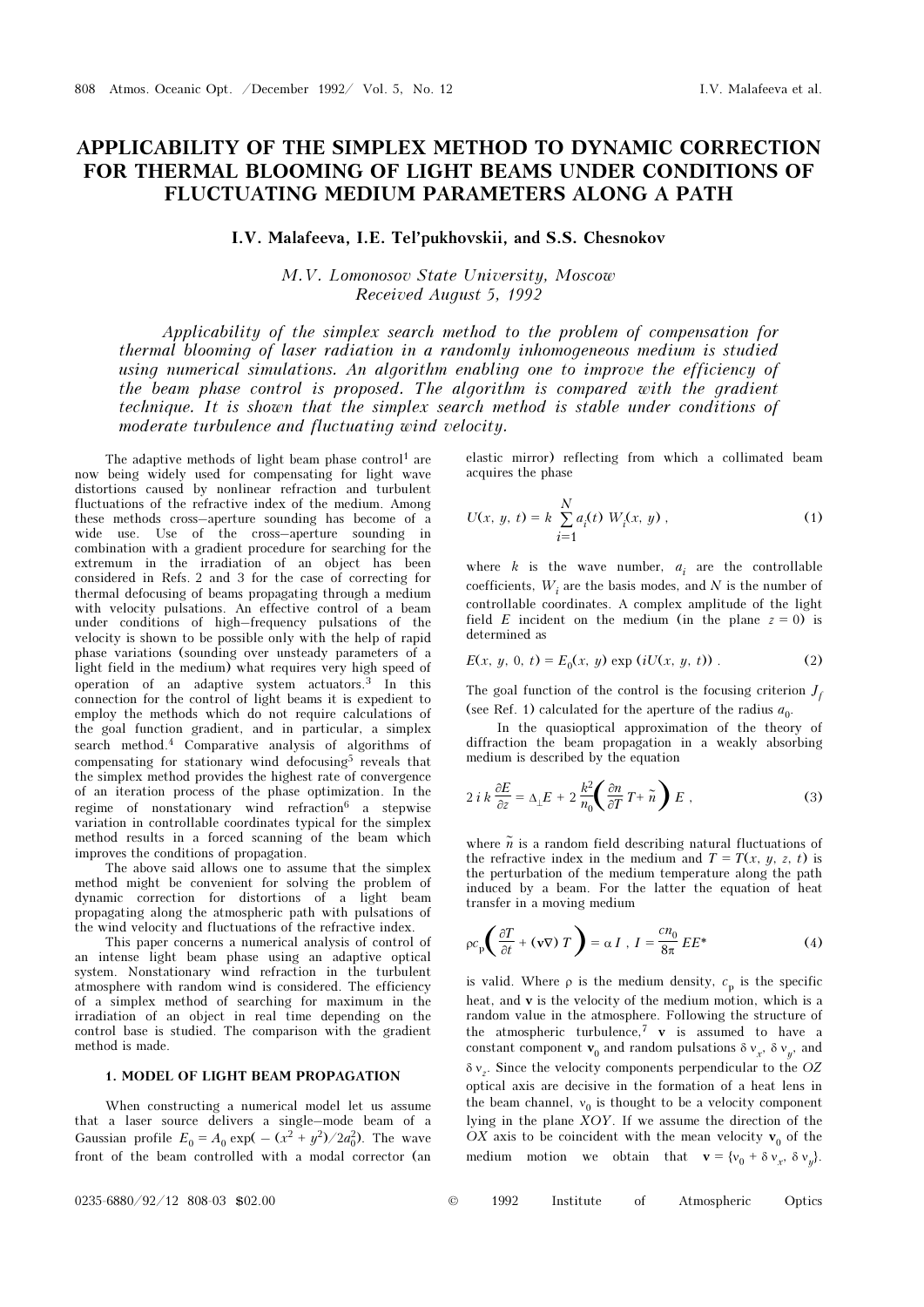Standard deviations of the fluctuating components are considered to be of the same value  $\sigma_{v_x} = \sigma_{v_y} = \sigma_v$ . A quantitative measure of the thermal distortions is the nonlinearity parameter  $R = R_0 v_0 / v$ , where  $R_0 =$  $2k^2a_0^3$ a $I_0$  $n_0$  r  $c_p v_0$ 

 $\frac{\partial n}{\partial T}$  is the value determined based on the mean velocity  ${\rm v}_0$ of the medium. The parameter  $R_0$  is proportional to the total power  $P_0 = \pi a_0^2 I_0$  and the mean time of the radiation interaction with the medium  $\tau_{v} = a_0/v_0$ .

To simulate fluctuations of the refractive index of

the medium  $\tilde{n}$  the modal representation<sup>8</sup> is used which allows one to essentially widen the inhomogeneity spectrum into the low–frequency spatial range. In this case, in each plane  $z = \text{const}$ , the perturbations  $\tilde{n}$  are expanded into a series over the orthogonal Zernike polynomials  $Z_i$  within some aperture of a radius  $R$ :

$$
\widetilde{n}(x, y) = \sum_{i=1}^{I} \widetilde{\alpha}_i Z_i(x, y) , \qquad (5)
$$

where the random coefficients  $\tilde{\textbf{\emph{a}}}_{i}$  are distributed according to the log–normal law with the zero mean, the variance being determined by the atmospheric conditions along the path. As shown in Ref. 8 in most practical cases it is quite sufficient to use only the first– and the second– order polynomials  $(I = 5)$  in expansion (5). In this case  $R = a_0/2$ .

Numerical solution of Eq. (3) has been obtained by the splitting method and using the fast Fourier transform algorithm. Material equation (4) was integrated using an explicit two–step Lax–Vendroff scheme.<sup>9</sup>

#### 2. ALGORITHM OF A BEAM PHASE CONTROL

In the problem considered the main factors that worsen energy characteristics of a beam in the observational plane are its random wandering and defocusing. These factors must be taken into account first in developing the control strategy. Previously used modification of the algorithm of simplex search  $6$  cannot provide stable control under pulsations because it does not assume a movement of the simplex towards a "drifting" target. Therefore it would be reasonable to use search following a flexible strategy which can be divided into two stages. The first stage includes the control at the initial step of medium heating (during the time interval of the order of  $2 \tau_{v}$ ). Here, due to the properties of the simplex method and strongly pronounced transient processes it is necessary to use the algorithm from Ref. 6, which allows one to prevent the simplex from cycling. Then, at the second stage, when random wandering of the beam and transient processes occurring due to changes in a medium state are of particular importance one should employ the algorithm with the free reflection of vertices. Its basic rule is to reflect the worst vertex of the simplex without any additional conditions. As will be shown below such an organization of the control makes it possible to compensate for random wanderings of the

#### 3. REGIME OF WEAK FLUCTUATIONS OF THE REFRACTIVE INDEX

First we consider propagation of a beam in a medium with the wind–induced velocity pulsations along the

path, natural fluctuations of the refractive index  $(\tilde{n} \approx 0)$ being neglected. On the near–ground horizontal paths the regime of sufficiently frequent pulsations of the velocity can occur that makes the transitent processes in the beam–medium system be significantly strong. Let us assume for clarity that the mean time of pulsation freezing is  $T_v = 2 \tau_v$ . Taking into account the character of nonlinear distortions of a beam it is natural to choose the controllable wave front in the form

$$
U(x, y) = S_x \frac{x^2}{2} + S_y \frac{y^2}{2} + \theta_x x + \theta_y y , \qquad (6)
$$

where  $S_x$ ,  $S_y$ ,  $\theta_x$ , and  $\theta_y$  are the wave front curvatures and tilts with respect to the OX and OY axes, respectively.

However with a large number of coordinates under control it is difficult to make an a priori analysis of the optimum search trajectory which is useful, in particular, for determining the initial simplex configuration. This is of particular importance in the presence of transitent processes: the first steps of search should be done in the true direction (e.g., the beam must start its focusing rather than defocusing). In the four–dimensional space there appear difficulties associated with the determination of this direction. Therefore it seems to be reasonable to decrease the number of controllable coordinates and thus to increase the operation rate of the adaptive system.

Taking into account the fact that the beam defocusing is in fact axisymmetric in the presence of random pulsations of the velocity it is natural to decrease the number of the controllable variables by introducing a

combined mode 
$$
\left(\frac{x^2}{2} + \frac{y^2}{2}\right)
$$
, i.e., to assume that

$$
U(x, y) = S\left(\frac{x^2}{2} + \frac{y^2}{2}\right) + \theta_x x + \theta_y y \ . \tag{7}
$$

Figure 1 shows the efficiency of a beam control in basis (7) using the comparison of two strategies of search for the focusing criterion maximum – constant strategy "without cycling"6 and a flexible strategy proposed in this paper (Sec. 2).

beam and to avoid unstable regimes of search.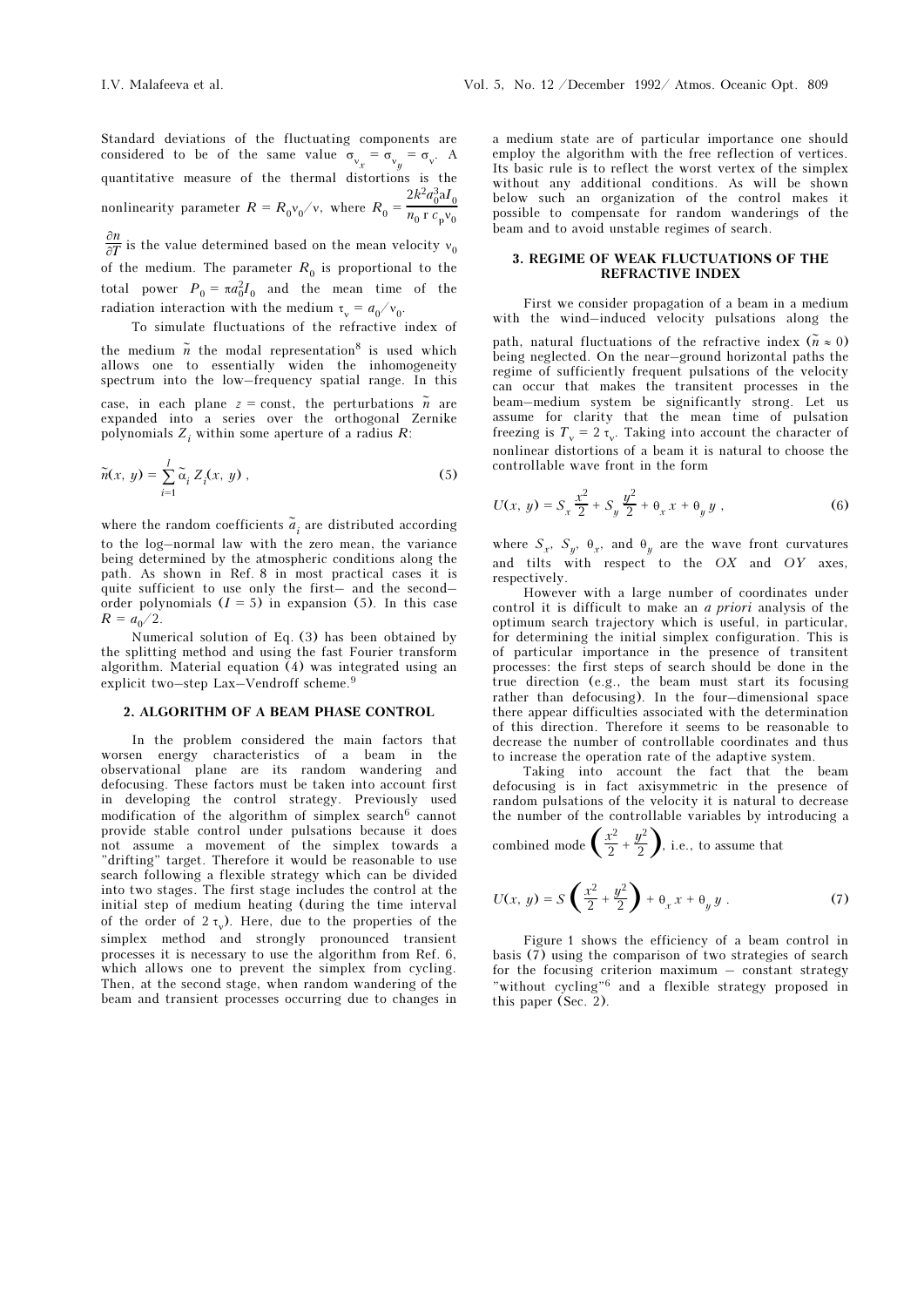

FIG. 1. The dependence of the normalized criterion of focusing  $J_f$  on the time t for the control being done in basis (7) with the constant (curve 1) and a flexible (curve 2) strategies of search. Time of the strategy change  $t = 2\tau_{n}$ . Conditions of propagation are  $z_0 = 0.5 \kappa a_0^2$ ,  $R_0 = -20$ , and  $\sigma_v = 0.3 v_0$ .

In the subsequent numerical experiments the beam control was assumed to be done during a finite time interval  $T = 12 \tau$ , after switching a laser source. The efficiency of search was estimated by the total light energy entering the receiving aperture during the time T. The results of numerical simulations have shown that the optimal size of the simplex  $L_{opt}$  is determined only by the average–over– the–path value of the nonlinearity parameter and could be estimated on the basis of the considerations given in Ref. 6.

Figure 2 shows a typical time dependence of  $J_f$  in the course of the control. Also represented here are the values of the standard deviation of the focusing criterion averaged over 120 realizations. It was found that for the values  $\langle R_{\nu} \rangle = -20$  ... – 30 the control based on the simplex method made it possible to increase the energy characteristics on the average by a factor of 1.4, as compared with the propagation of both collimated and focused beams.



FIG. 2. The dependence of the normalized criterion of focusing  $J_f$  on time in one of the realizations of the wind velocity and standard deviation <del>σ<sub>j</sub> obtained by averaging over 120 realizations. Curves: 1) without a control and 2) with the</del> control in the basis (Eq. (7)). Conditions of propagation:  $z_0 = 0.5$  k $\alpha_0^2$ ,  $R_0 = -20$ , and  $\sigma_v = 0.3$   $v_0$ .